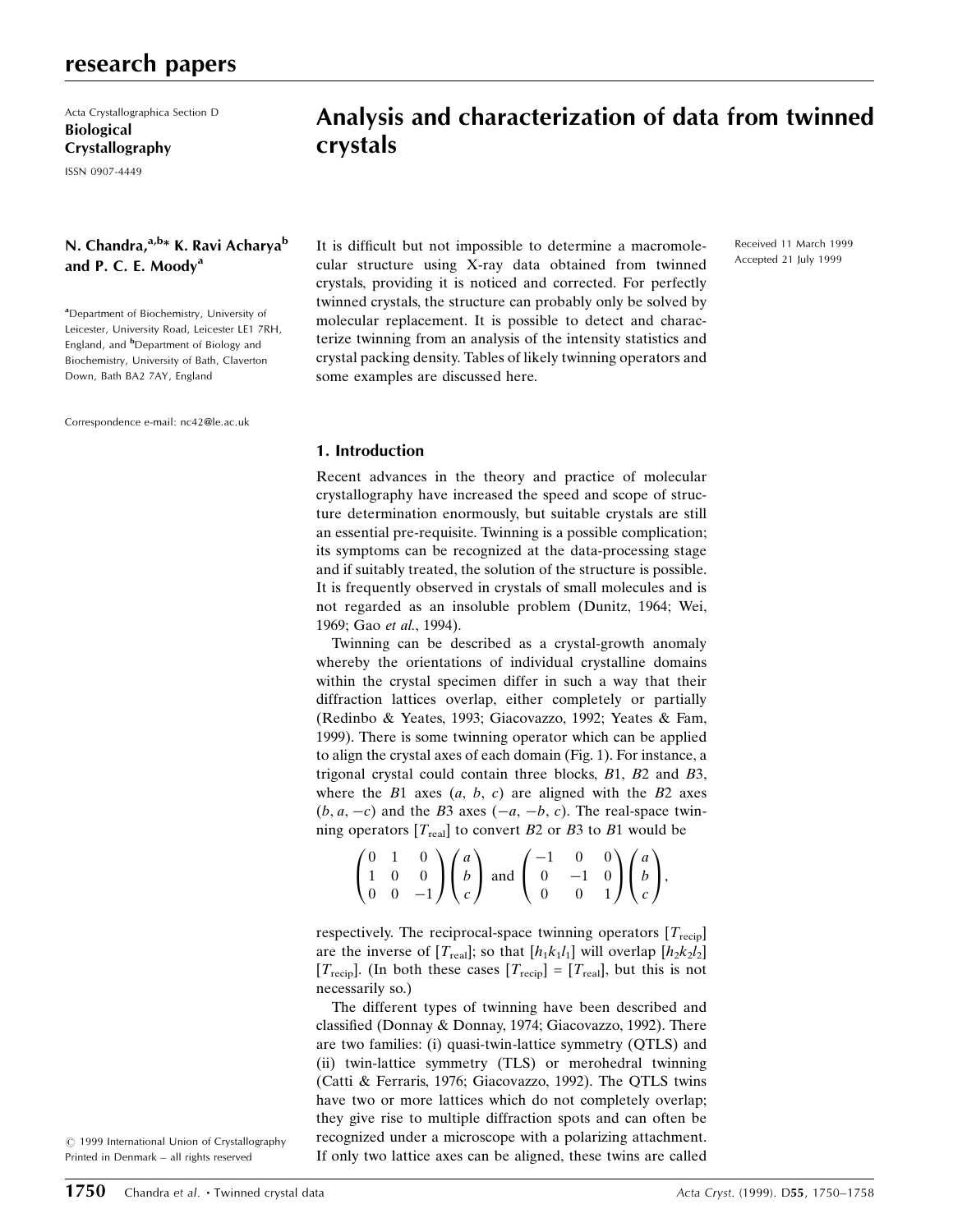non-merohedral or epitaxial. This is easily recognizable by inspection of the observed three-dimensional diffraction pattern, which reveals clearly distinct interpenetrating reciprocal lattices (for details, see Liang et al., 1996; Lietzke et al., 1996). Usually a single lattice can be identified and the unique data integrated.

On the other hand, TLS twins are generally indistinguishable even under a powerful optical microscope and the reciprocal lattices of each domain completely overlap, giving rise to single diffraction spots. TLS twins are further divided into class I, where the twin fragments do not have the same diffracting volume (referred to as partial merohedral twinning) and the apparent lattice symmetry is the same as the true Laue symmetry, and class II, where the twin fragments have identical volumes (perfect merohedral twinning) and the apparent twin lattice symmetry appears greater than the true Laue symmetry. The independent twin operation imposes an extra relationship in the lattice symmetry which is not part of the Laue symmetry of the single crystal (Yeates, 1997). (This of course is only possible if the Laue group is capable of supporting a higher order of symmetry, and hence twinning usually occurs in P4, P3, P6 or cubic systems.)

The twinning can either involve two domains (hemihedral), four domains (tetartohedral) or, for some centric forms, eight domains (ogdohedral).

To deal with twinned crystals it is essential to (i) identify the nature of the twin operator and (ii) estimate the volume ratio (the twinning fraction) of the domains in the crystals. Likely merohedral twin operators for different space groups are tabulated in Table 1. All these operators can be considered as a rotation about some axis defined as the twin axis. Extra complexities in the analysis are introduced when this axis is parallel to some axis of non-crystallographic symmetry (see, for example, Lea & Stuart, 1995).

We describe here some general strategies for detecting and characterizing the merohedral twinning problem by analyzing the data on the basis of diffraction pattern, intensity statistics and packing density. Some troubleshooting ideas are also discussed.

### 2. Data collection in the case of twinned crystals

For QTLS, the crystal lattices are not superposable in all three dimensions, so care must be taken to make sure that the data from each lattice can be integrated separately and overlaps



Figure 1

The alignment of crystal axes by twinning operator. All the four blocks  $(a)$ – $(d)$  align axes related by crystal symmetry in the case of trigonal P3; (see Table 1).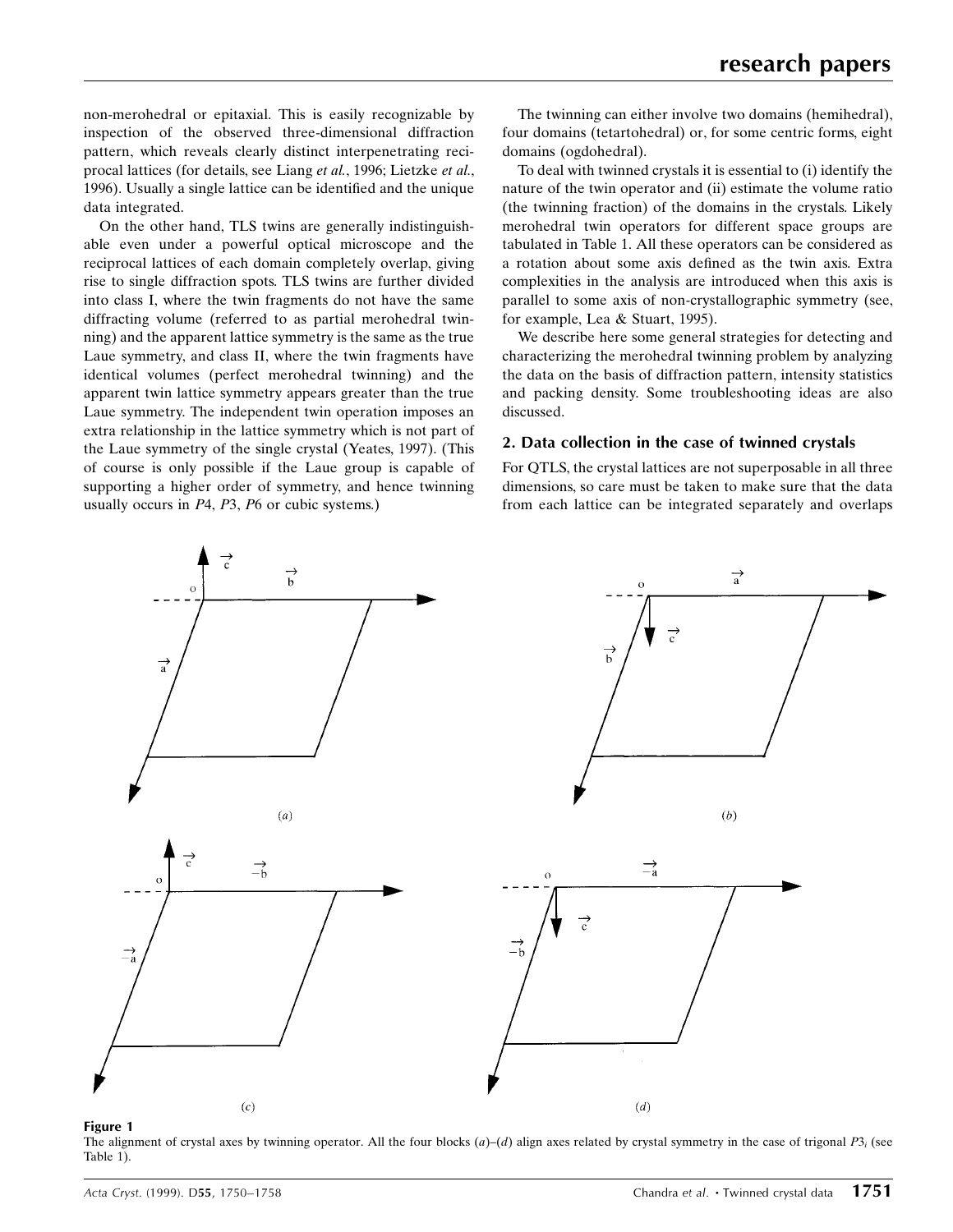#### Table 1

Lookup tables.

Possible merohedral twin operators for tetragonal, trigonal, hexagonal and cubic space groups. [Source: likely twinning operators (CCP4: General) under CCP4 program suite.]

It is a requirement for merohedral twinning that two independent lattices overlap. Since for tetragonal, trigonal, hexagonal or cubic systems the symmetry requires that two cell axes are equal, twinning often occurs in these systems. For these space groups axes can be aligned in the following ways:  $(a, b, c)$  or  $(-a, -b, c)$  or  $(b, a, -c)$  or  $(-b, -a, -c)$ , with corresponding reciprocal axes:  $(a^*, b^*, c^*)$  or  $(-a^*, -b^*, c^*)$  or  $(b^*, a^*, -c^*)$  or  $(-b^*, -a^*, -c^*)$ . The corresponding indexing systems are:  $(h, k, l)$  or  $(-h, -k, l)$  or  $(k, h, -l)$  or  $(-k, -h, -l^*)$ . All  $P_1$  and related  $4_i$  space groups: (hkl) is equivalent to  $(\overline{hkl})$ , so we only need to check real axes  $(a, b, c)$  and  $(b, a, -c)$  and reciprocal axes  $(b^*, a^*, c^*)$  and  $(b^*, a^*, -c^*)$ , *i.e.* check if reindexing  $(hkl)$  to  $(kh\bar{l})$  gives a better match to previous data sets. Twinning possible with this operator: apparent Laue symmetry for perfect twin would be P422.

| Space-group number |         |     | Space group Point group Possible twin operator |
|--------------------|---------|-----|------------------------------------------------|
| 75                 | P4      | PG4 | $k, h, -l$                                     |
| 76                 | $P_{1}$ | PG4 | $k, h, -l$                                     |
| -77                | $P_4$   | PG4 | $k, h, -l$                                     |
| 78                 | $P_4$   | PG4 | $k, h, -l$                                     |
| 79                 | 14      | PG4 | $k, h, -l$                                     |
| -80                | 14,     | PG4 | $k, h, -l$                                     |

For all  $P4_12_12$  and related  $4_12_12$  space groups, (hkl) is equivalent to ( $\overline{hkl}$ ), (khl) and  $(kh)$ , so all axial pairs are already equivalent as a result of the crystal symmetry. No twinning possible, but a perfect twin for the Laue group P4 might appear to have this symmetry.

| Space-group number | Space group        | Point group  | Twin operators |
|--------------------|--------------------|--------------|----------------|
| 89                 | P422               | <b>PG422</b> | None           |
| 90                 | $P_{42,2}$         | <b>PG422</b> | None           |
| 91                 | $P_{122}$          | <b>PG422</b> | None           |
| 92                 | $P_{{}_{12_{12}}}$ | <b>PG422</b> | None           |
| 93                 | P4 <sub>22</sub>   | <b>PG422</b> | None           |
| 94                 | $P_{4,2,2}$        | <b>PG422</b> | None           |
| 95                 | $P_{322}$          | <b>PG422</b> | None           |
| 96                 | $P_{43}2_12$       | <b>PG422</b> | None           |
| 97                 | 1422               | <b>PG422</b> | None           |
| 98                 | $I4_{1}22$         | PG422        | None           |

All P3<sub>i</sub> and R3: (hkl) neither equivalent to  $(\overline{h}\overline{k}l)$  nor (kh $\overline{l}$ ) nor ( $\overline{k}\overline{h}l$ ), so we need to check all four possibilities. These are the only cases where tetartohedral twinning can occur: real axes  $(a, b, c)$   $(-a, -b, c)$ ,  $(b, a, -c)$ and  $(-b, -a, c)$ , reciprocal axes  $(a^*, b^*, c^*)$ ,  $(-a^*, -b^*, c^*)$ ,  $(b^*, a^*, -c^*)$  and  $(-b^*, -a^*, c^*)$ , *i.e.* for P3, consider reindexing (hkl) to (hkl) or (khl) or (khl). For R3, the indices must satisfy the relationship  $-h + k + l = 3n$ , so it is only possible to reindex as  $(kh\bar{l})$ . For trigonal space groups, symmetry equivalents do not seem as `natural' as in other systems. Replacing the four basic sets with other symmetry equivalents gives a bewildering range of apparent possibilities, but all are equivalent to one of the above. Twofold twinning possible with this operator: apparent Laue symmetry or twofold perfect twin could be P312 (operator k, h,  $-l$ ), P321 (operator  $-k$ ,  $-h$ ,  $-l$ ) or P6 (operator  $-h$ ,  $-k$ , l). Fourfold twinning with these operators could generate apparent Laue symmetry P622.

| Space-group<br>number | Space<br>group | Point<br>group | Possible twin operator            |
|-----------------------|----------------|----------------|-----------------------------------|
| 143                   | P3             | PG3            | $-h, -k, l; k, h, -l; -k, -h, -l$ |
| 144                   | $P3_1$         | PG3            | $-h, -k, l; k, h, -l; -k, -h, -l$ |
| 145                   | $P3_{2}$       | PG3            | $-h, -k, l; k, h, -l; -k, -h, -l$ |
| 146                   | R <sub>3</sub> | PG3            | $k, h, -l$                        |

All  $P3<sub>i</sub>12$ : (hkl) already equivalent to ( $\overline{khl}$ ), so we only need to check real axes  $(a, b, c)$  and  $(b, a, -c)$  and reciprocal axes  $(a*, b*, c*)$  and  $(b*, a*, -c*)$ , i.e. reindex (hkl) to (khl) [or its equivalent operator  $(-h, -k, l)$ ]. Twinning possible with this operator: apparent symmetry for twofold perfect twin would be  $P622$  (operator  $-h, -k, l$ ).

| Space-group number | Space group | Point group  | Possible twin operator    |
|--------------------|-------------|--------------|---------------------------|
| 149                | P312        | <b>PG312</b> | $-h, -k, l$ or k, h, $-l$ |
| 151                | P3,12       | <b>PG312</b> | $-h, -k, l$ or k, h, $-l$ |
| 153                | P3,12       | <b>PG312</b> | $-h, -k, l$ or k, h, $-l$ |

All  $P3,21$ : (hkl) already equivalent to (khl), so we only need to check real axes  $(a, b, c)$  and  $(-a, -b, -c)$  and reciprocal axes  $(a^*, b^*, c^*)$  and  $(-a^*, -b^*, -c^*)$ , *i.e.* reindex (hkl) to ( $\overline{h}\overline{k}l$ ) [or its equivalent operator  $(-k, -h, -l)$ ]. Twinning possible with this operator: apparent symmetry for twofold perfect twin would be  $P622$  (operator  $-h, -k, l$ ).

|      |       |              | Space-group number Space group Point group Possible twin operator |
|------|-------|--------------|-------------------------------------------------------------------|
| -150 | P321  | <b>PG321</b> | $-h, -k, l$ or $-k, -h, -l$                                       |
| 152  | P3,21 | <b>PG321</b> | $-h, -k, l$ or $-k, -h, -l$                                       |
| 154  | P3,21 | <b>PG321</b> | $-h, -k, l$ or $-k, -h, -l$                                       |

All P6; (hkl) already equivalent to  $(\overline{h}\overline{k}l)$ , so we only need to check real axes  $(a, b, c)$  and  $(b, a, -c)$  and reciprocal axes  $(a^*, b^*, c^*)$  and  $(b^*, a^*, -c^*)$ , i.e. reindex  $(hkl)$  to  $(kh\bar{l})$ . Twinning possible with this operator: apparent symmetry for twofold perfect twin would be P622 (operator  $k, k, -l$ ).

| Space-group number |                 |     | Space group Point group Possible twin operator |
|--------------------|-----------------|-----|------------------------------------------------|
| 168                | Р6              | PG6 | $k, h, -l$                                     |
| 169                | P6 <sub>1</sub> | PG6 | $k, h, -l$                                     |
| 170                | $P6_5$          | PG6 | $k, h, -l$                                     |
| 171                | P6 <sub>2</sub> | PG6 | $k, h, -l$                                     |
| 172                | $P6_4$          | PG6 | $k, h, -l$                                     |
| 173                | P6 <sub>3</sub> | PG6 | $k, h, -l$                                     |
|                    |                 |     |                                                |

All P6.22: (hkl) already equivalent to  $(\overline{hkl})$  and  $(kh\overline{l})$  and  $(\overline{khl})$ , so no twinning is possible. However, a perfect twin for the Laue group P312, P321 or P6 might appear to have this symmetry.

| Space-group number | Space group | Point group  | Possible twin operator |
|--------------------|-------------|--------------|------------------------|
| 177                | P622        | <b>PG622</b> | $k, h, -l$             |
| 178                | $P6_{1}22$  | <b>PG622</b> | None                   |
| 179                | $P6_{5}22$  | <b>PG622</b> | None                   |
| 180                | P6,22       | <b>PG622</b> | None                   |
| 181                | $P6_{4}22$  | <b>PG622</b> | None                   |
| 182                | $P6_{3}22$  | <b>PG622</b> | None                   |

All P2<sub>i</sub>3 and related 2<sub>i</sub>3 space groups: (hkl) already equivalent to ( $\overline{hkl}$ ), so we only need to check real axes  $(a, b, c)$  and  $(b, a, -c)$  and reciprocal axes  $(a^*, b^*, c^*)$  and  $(b^*, a^*, -c^*)$ , *i.e.* reindex (hkl) to (khl). Twinning possible with this operator: apparent symmetry for twofold perfect twin would be P43 (operator  $k, h, -l$ ).

| Space-group number | Space group       | Point group | Possible twin operator |
|--------------------|-------------------|-------------|------------------------|
| 195                | P <sub>2</sub> 3  | <b>PG23</b> | $k, h, -l$             |
| 196                | F23               | <b>PG23</b> | $k, h, -l$             |
| 197                | I23               | <b>PG23</b> | $k, h, -l$             |
| 198                | $P2_{1}3$         | <b>PG23</b> | $k, h, -l$             |
| 199                | I2 <sub>1</sub> 3 | <b>PG23</b> | $k, h, -l$             |

All P4<sub>i</sub>32 and related 4<sub>i</sub>32 space groups: (hkl) already equivalent to ( $\overline{hkl}$ ) and  $(kh\bar{l})$  and  $(\overline{khl})$ , so we do not need to check.

| Space-group number | Space group | Point group | Possible twin operator |
|--------------------|-------------|-------------|------------------------|
| 207                | P432        | PG432       | None                   |
| 208                | $P_{4,32}$  | PG432       | None                   |
| 209                | F432        | PG432       | None                   |
| 210                | F4,32       | PG432       | None                   |
| 211                | 1432        | PG432       | None                   |
| 212                | $P_{3,32}$  | PG432       | None                   |
| 213                | $P_{4,32}$  | PG432       | None                   |
| 214                | $I4_{1}32$  | PG432       | None                   |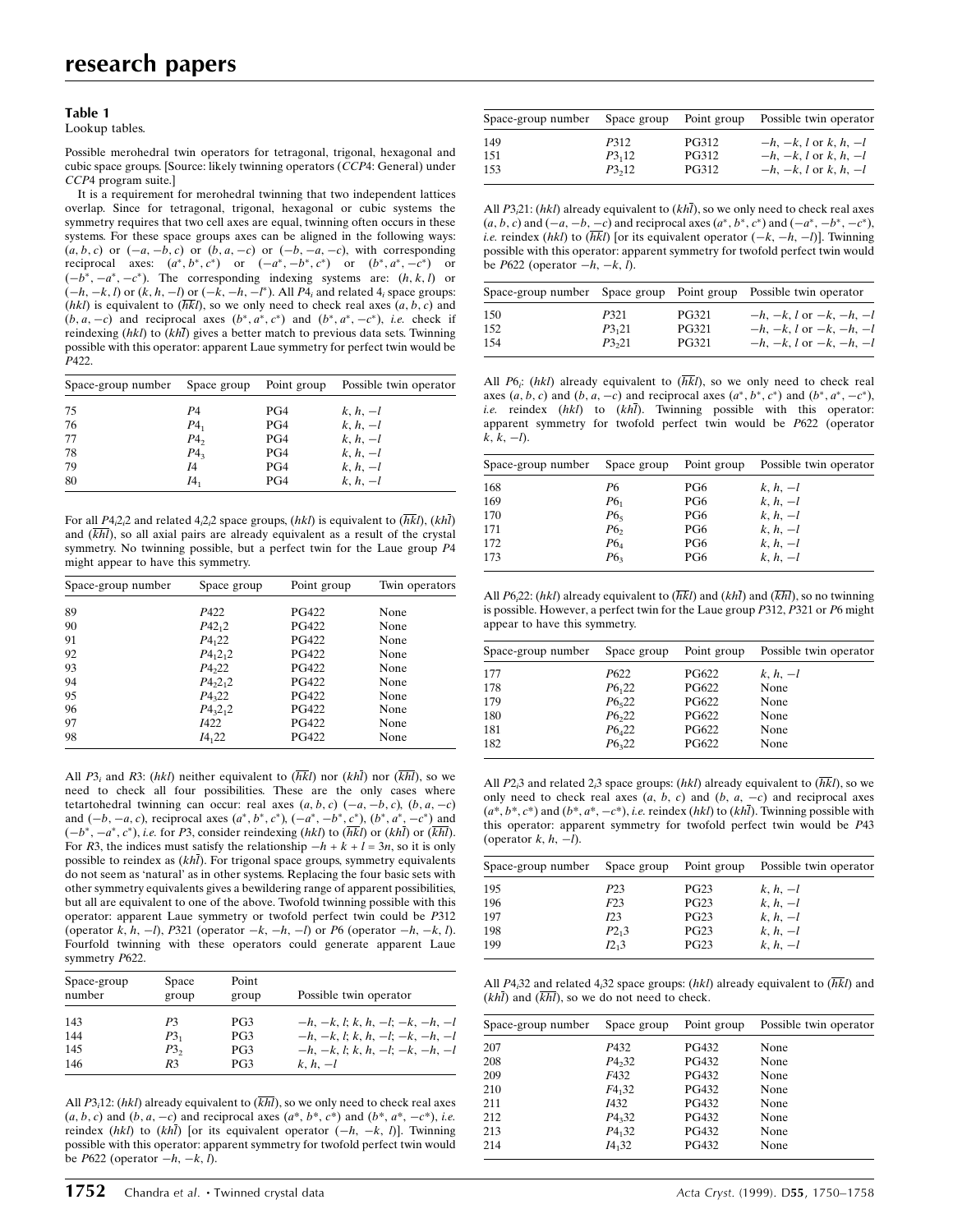excluded, the data can perhaps then be treated for nonmerohedral twinning effects (Liang et al., 1996; Lietzke et al., 1996). No examples of this type are discussed here.

For TLS, the twinning fraction may vary from crystal to crystal (for details, see Valegard et al., 1998). In order to estimate the twin volume fraction accurately, it is essential that a complete data set is collected from a single crystal (for details, see Ito *et al.*, 1995). When the merohedral twinning is near-perfect, it is possible to mistake the space group; if only the supposed unique data were collected there would be no chance of deconvolution.

# 3. Diagnostic signals of twinning

It is important to detect twinning before embarking on the structure solution, and if it is possible to find an untwinned crystal this is by far the best approach!

# 3.1. Packing density

If the supposed asymmetric unit volume of the crystal is too small to hold the molecule, it is likely that there is perfect merohedral twinning and the space group has been wrongly assigned.

# 3.2. Intensity statistics

The intensity statistics from an untwinned crystal are quite different from those of twinned crystals. Wilson showed that for a single crystal the mean and higher moments of centric and acentric intensities and amplitudes follow a predictable pattern (Wilson, 1949). These may be tabulated either as  $\langle I^{k}\rangle/\langle I\rangle^{k}, \langle E\rangle^{k}/\langle E^{k}\rangle$  or as functions of Z (defined as  $I/\langle I\rangle$ ), but they are all related to each other. For measurements  $I_{tH}$  from a twinned crystal, each `intensity' is in fact the sum of two or more  $I_{H_i}$ ,

$$
I_{tH_1} = [(1 - x)I_{H_1} + xI_{H_2}], \tag{1}
$$

$$
I_{tH_2} = [xI_{H_1} + (1 - x)I_{H_2}], \tag{2}
$$

$$
I_{H_1} = [(1-x)I_{tH_1} - xI_{tH_2}]/(1-2x), \tag{3}
$$

$$
I_{H_2} = [(1-x)I_{tH_2} - xI_{tH_1}]/(1-2x). \tag{4}
$$

# 3.3. Useful distributions to inspect

(i) The  $N(Z)$  plot (given in TRUNCATE output) shows the number of observed weak reflections plotted against the expected value. For twinned data, there are many fewer weak reflections than expected and hence the acentric distribution is always sigmoidal. This follows from the fact that each observed  $I_{tH}$  is a sum of two or more  $I_H$ , and it is unlikely that all  $I_H$  contributions will be weak (it is wise to exclude the centric terms, since if the space group has been wrongly assigned these may be wrongly flagged).

(ii) The  $k$ th moments of  $I$  or  $E$  also provide useful indicators. The expected values are given in various references (Stanley, 1972; Redinbo & Yeates, 1993; Breyer et al., 1999; Yeates, 1997) and the observed values can be extracted from several commonly used programs, for example TRUNCATE

(iii) Once the twinning operator is known and the twinned partner intensity can be selected, it is often possible to `detwin' the data assuming different values of the twinning ratio  $x$ . If the indices (hkl) of  $I_{tH_1}$  and  $I_{tH_1}$  are related so that  $T[h_1k_1l_1]$ overlaps  $T[h_2k_2l_2]$  [ $T_{\text{recip}}$ ], then (1) and (2) are valid and, providing x is not equal to 0.5, the true  $I_{H_1}$  and  $I_{H_2}$  can be determined from  $(3)$  and  $(4)$ . For the correct value of x the detwinned data should satisfy certain criteria. The intensity statistics of the detwinned data should be more `normal'. The number of negative  $I_H$  should be small (this is the basis of the Britton plot; Britton, 1972). The correlation between  $I_{H_1}$  and  $I_{H_2}$  should be minimum. This may not actually fall to zero, since if there is non-crystallographic symmetry with an axis parallel to the twin axis, there may well be real correlation between the two observations.

# 3.4. Using twinned data

Twinned data has been used to solve many structures. The techniques fall into two groups, depending on the methods to be used. If the structure solution requires the use of amplitudes, as is the case when using heavy-atom derivative or





A HKLVIEW (Collaborative Computational Project, Number 4, 1994) of the pseudo-precession photograph of the diffraction pattern (for  $l = 3$ ) of the crystals of  $\alpha$ -LA. The diffraction pattern indicates an apparent (hexagonal) symmetry. The observed diffraction appears to be normal, but each of the observed intensities contains equal contributions from the two domains. This is an indication of the symptoms of merohedral twinning.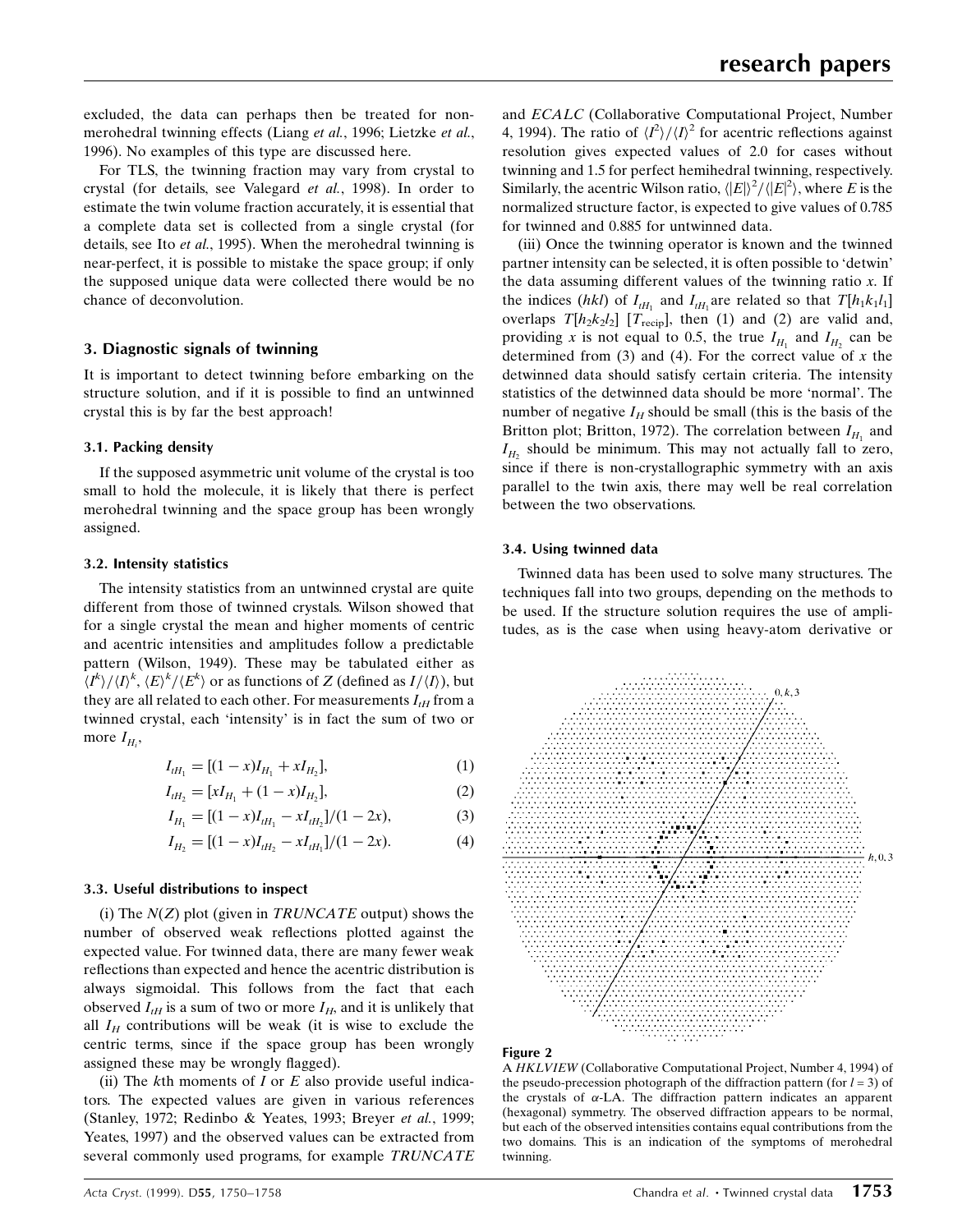MAD data to give experimental phases, it is essential to detwin the intensities. This can be performed with programs such as *DETWIN* (Leslie, 1998), providing both the  $3 \times 3$ twinning matrix  $[T]$  and the twinning ratio x are known and the value of  $x$  is not equal to 0.5 (for details, see Valegard *et al.*, 1998).

Possible twinning operators can usually be deduced from the space-group symmetry and the apparent symmetry of the diffraction pattern. The second technique is not to bother to detwin the data but to use the summed intensities for structure solutions. Any technique which exploits intensities (Is) rather than structure factors  $(Fs)$  is suitable.

3.4.1. Molecular replacement. MR should be able to find solutions for each crystal block. However, the usual test of whether these solutions overlap cannot be performed since each is partially occupied, but the results are often clear. Such a molecular-replacement search would in fact also indicate the real-space twinning operator.

3.4.2. Refinement against Is. Once the solution is obtained,  $SHELXL$  can be used with the option to refine the twinning factor  $x$  as well as the coordinates. SHELXL is a versatile program which can handle refinement with twinned data of any kind, be it non-merohedral, merohedral or racemic twinning.

### 3.5. Example: native bovine  $\alpha$ -lactalbumin

Both native recombinant and native bovine  $\alpha$ -lactalbumin  $(\alpha$ -LA; Sigma) crystallize as hemihedral twins (N. Chandra, K. Brew & K. R. Acharya, unpublished results). The unit-cell parameters are  $a = 93.5$ ,  $b = 93.5$ ,  $c = 67.0$  Å;  $\alpha = 90.0$ ,  $\beta = 90$ ,  $\gamma = 120^{\circ}$ . The pseudo-precession picture (Fig. 2) seems to show that the Laue group is either  $P6/m$  or  $P6/mmm$ , as the



#### Figure 3

A graphical representation of  $N(Z)$  curves against Z for acentric data from  $\alpha$ -LA. The term  $N(Z)$  represents the cumulative distribution function, where Z represents the intensity relative to the mean intensity (i.e.  $Z = I/(I)$ , where I is the intensity), gives the fraction of reflections having an intensity less than Z. As indicated, a comparison with the theoretical distribution shows that a sigmoid habitus follows the distribution for perfect merohedral twinning  $(x = 1/2)$  (for details, see Gomis-Rüth et al., 1995).

diffraction pattern nicely displays an apparent hexagonal symmetry.

A data set to  $2.5 \text{ Å}$  resolution was collected from a single crystal on a Siemens area detector using  $Cu$  K $\alpha$  radiation and the data were reduced in Laue symmetry groups  $\bar{3}, \bar{3}1m, \bar{3}m1$ , 6/m and 6/mmm, corresponding to the space groups P3, P312, P321, P6 and P622, respectively. The corresponding  $R_{sym}$ values for these space groups are 6.9, 7.9, 8.5, 8.4 and 8.9% (99.9% complete in each space group), respectively.

The problem of twinning was addressed on the basis of the intensity statistics (Fig. 3), an intensity distribution which did not follow the Wilson statistics (Fig. 4), and the crystal packing density. Calculation of the solvent content for 12 molecules per unit cell gives a reasonable value of 57% [the  $V_m$ (Matthews, 1968) value is 2.99  $\AA$ <sup>3</sup> Da<sup>-1</sup>]. Therefore, none of the above space groups could be eliminated. The ratio of  $\langle I^2 \rangle / \langle I \rangle^2$  for  $\alpha$ -LA is found to be 1.47 (Fig. 4) indicating the crystals might be hemihedrally twinned. Similarly, the Wilson ratio  $\langle |E|\rangle^2/\langle |E|^2\rangle$  calculated for acentric reflections gave a value of 0.886, consistent with the data from  $\alpha$ -LA crystals being perfectly twinned.

We estimated the twinning fraction  $x$  from the parameter  $H$ (Yeates, 1997), where

$$
H = |I_{tH_1} - I_{tH_2}|/(I_{tH_1} + I_{tH_2}).
$$
\n(5)

H is a function of x [from 0 to  $(1 - 2x)$ ] and the true crystallographic intensities. The value of  $x$  is determined using the fact that

$$
\langle H \rangle = 0.5 - x,\tag{6}
$$

$$
\langle H^2 \rangle = (0.5 - x)^2 / 3. \tag{7}
$$

The mean value of  $x$  directly estimated from  $H$  was found to be 0.49, compared with the average value of 0.50 obtained based on intensity statistics described by Britton (1972), Rees (1982) and Fisher & Sweet (1980).

The self-rotation function also showed more peaks than were expected (Fig. 5). The molecular-replacement translation search fixed the correct space group as  $P3$ . The crystals are twinned along the a, b or  $-a$ ,  $-b$  axes, all of which are



#### Figure 4

A test for perfect merohedral (hemihedral) twinning for acentric data from  $\alpha$ -LA. The ratios are computed in thin resolution bins of 300–400 reflections.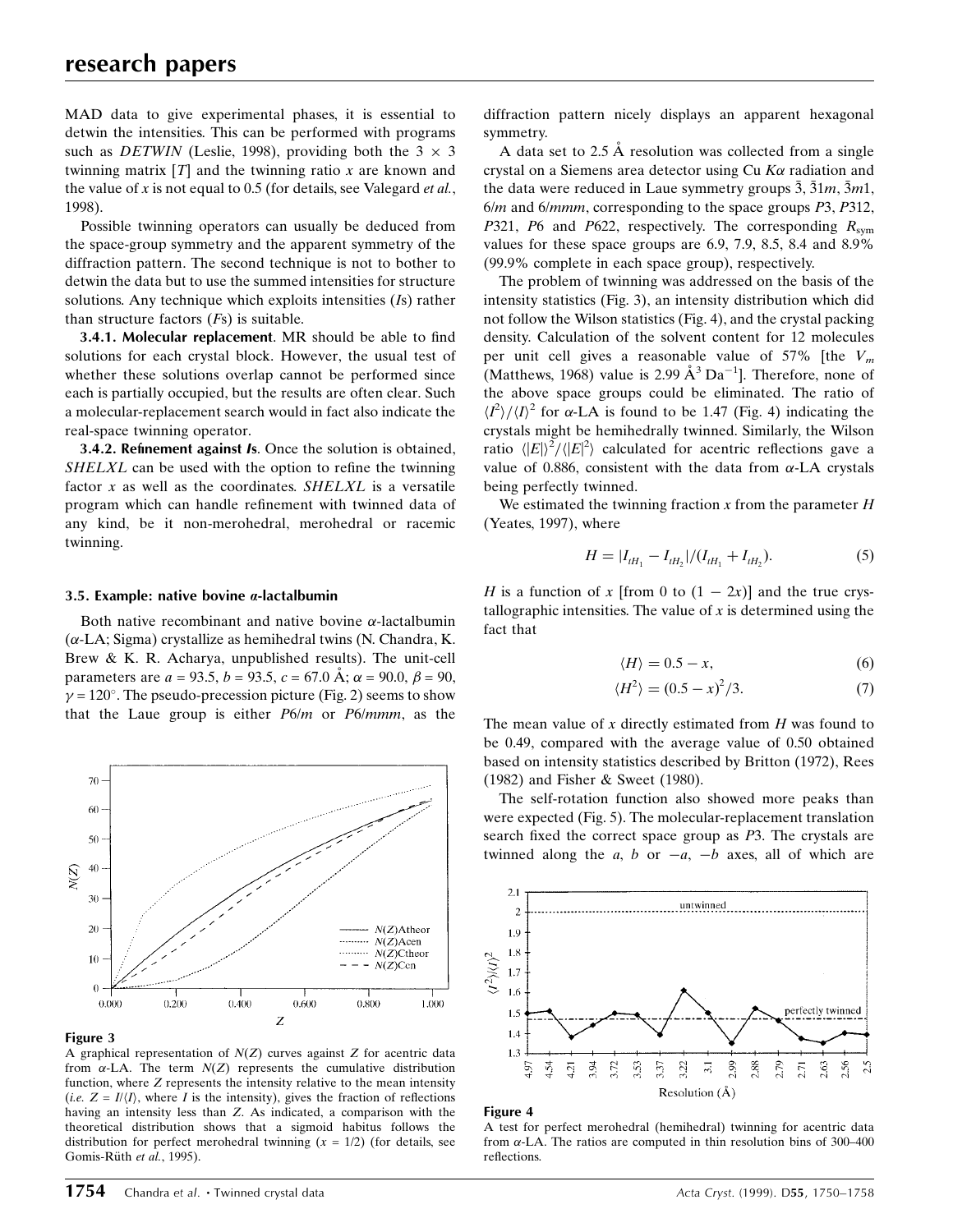equivalent by the symmetry of the space group. That is, the real-space twin matrix in this case is

$$
\begin{pmatrix} 0 & 1 & 0 \\ 1 & 0 & 0 \\ 0 & 0 & -1 \end{pmatrix}.
$$

Detwinning of the observed twinned structure factors was carried out according to the method of Redinbo & Yeates (1993); following this, the structure was refined to  $R_{\text{free}}$  and R values of 19.8 and 18.8%, respectively. The X-PLOR datainput files were modified and used as a means of a convenient way to detwin the twinned data.

```
REMARKS DETWINNING OF PERFECTLY TWINNED (TWIN VOL. FRACTION X=1/2) DATA.<br>REMARKS THE INPUT FILES SHOULD BE MODIFIED TO DECONVOLUTE TWINNED DATA.
REMARKS CORRECT TWIN MATRIX SHOULD BE SPECIFIED IN XPLOR CONVENTION.
REMARKS XPLOR3.1, 3.843, 3.851, AND CNS VERSIONS CAN BE USED.<br>REMARKS FOLLOWING THE OVERALL LOGIC TELLS HOW DATA CAN BE DETWINNED.
REMARKS SEE FOR DETAILS (REDINEO & YEATES, 1993; YEATES, 1997)<br>REMARKS AS AN EXAMPLE, THE INPUT FILE GIVEN IS FOR ALPHA-LA.
                                               !{ SPECIFY PARAMETER FILE}
!parameter @param19x.pro end
parameter
@TOPPAR:parhcsdx.pro end
structure @alpha_LA_gen.psf end<br>coordinate @alpha_LA_gen.pdb
                                                  ! SPECIFY STRUCTURE FACTOR FILE)
                                                H SPECIFY COORDINATE FILER
xrefin
a=93.5 b=93.5 c=67.0 alpha=90. beta=90. gamma=120.
                                            !{ SPACE GROUP P3}
symmetry=(x,y,z)symmetry= (-Y, X-Y, Z)symmetry= (-X+Y, -X, Z)SCATTer ( chemical C*
2.31000 20.8439 1.02000 10.2075 1.58860 .568700 .865000 51.6512 .215600
SCATter ( chemical N* )
12.2126 .005700 3.13220 9.89330 2.01250 28.9975 1.16630 .582600 -11.529
SCATter ( chemical O*
3.04850 13.2771 2.28680 5.70110 1.54630 .323900 .867000 32.9089 .250800
         ( chemical \mathbb{S}^\starSCATter
6.90530 1.46790 5.20340 22.2151 1.43790 .253600 1.58630 56.1720 .866900
SCATter
          ( chemical P
6.43450 1.90670 4.17910 27.1570 1.78000 0.52600 1.49080 68.1645 1.11490
SCATter ( chemical CU*
11.8168 3.37484 7.11181 0.24408 5.78135 1.14520 0.07240 19.8970 1.14431
nreflections=30000
                                              ! (SPECIFY TWINNED DATA)
reflection @alpah_LA.fob end<br>resolution 40.0\quad 2.5resolution 40.0
                                              !{ SPECIFY RESOLUTION RANGE}
selection=(known)
method=fft
fft
memory=2000000end
                                          \mathop{!}\{\text{FCALC FOR MOL }1\}update
do amplitude (fpart=fcalc)
                                              !{ FPART=FCALC FOR MOL 1}
end
coord rotate
                                          !{ SPECIFY TWIN MATRIX}
                \left(1-0-0\right)matrix
                                          I THE MATRIX SHOULD BE DERIVED BY IANALYSIS OF THE X-RAY DATA.
                (0 \t1 \t0)(0 \t 0 \t -1)!THE GIVEN MATRIX IS FOR ALPHA-LA}
end
```

```
corrected using (3) and (4) (Britton, 1972; Murray-Rust, 1973;
Rees, 1982; Fisher & Sweet, 1980; Redinbo & Yeates, 1993;
Yeates, 1997).
```
A high-resolution (1.509 Å) data set ( $R_{sym}$  is 0.052 and the completeness of the data is 95.9%) was collected using synchrotron radiation at Daresbury Station 7.2 from crystals of xenobiotic acetyltransferase (XAT). The crystals are in space group R3, with unit-cell parameters  $a = 123.64$ ,  $b = 123.64$ ,  $c = 63.08$  Å,  $\alpha = 90$ ,  $\beta = 90$ ,  $\gamma = 120^{\circ}$ ,  $Z = 1$  molecule per asymmetric unit,  $V_m = 3.96 \text{ Å}^3 \text{Da}^{-1}$  (Matthews, 1968), and exhibit partial merohedral twinning with an average twin fraction volume x, calculated from  $(3)$ ,  $(4)$  and  $(5)$ , of 0.1982.

```
xrefin
                                        !{ FCALC FOR MOL 2}
update
do amplitude (fobs=fobs^2)
                                         ! FOBS=IOBS}
                                             !( FCALC=I(2)CALC
do amplitude (fcalc=fcalc^2
do amplitude (fpart=fpart^2)
                                                ! (FPART=I(1) CALCH
do amplitude (sigma=(fcalc+fpart))
                                               !{ SCALE THE DATA}
do scale (fobs=sigma)
do amplitude (sigma=(fpart-fcalc))
!do amplitude (sigma=(fcalc-fpart))
!IF FOB > ISIGMAI.
                                             HOVERALL LOGIC BASED ON
!FPART= (FOB+SIGMA)/2<br>!FCALC= (FOB-SIGMA)/2
                                                THE THEORY OF
                                               IREDINBO & YEATES.
                                                ISEE FOR DETAILS
|IF|SIGMA| > FOB,!IF SIGMA > 0,
                                               !REDINBO & YEATES, 1993}
'<br>'FPART = FOB<br>'FCALC = 0
IIF SIGMA < 0,
 FPART = C! FCALC = FOB
HARR FOLLOWING EQUATIONS ARE USED FOR DETWINNING THE DATA BASED OF
!THE LINES OF LOGIC AS MENTIONED ABOVE}
do amplitude (weight=heavy(fobs-abs(sigma)))<br>do amplitude (fpart=weight*(fobs+sigma)/2)<br>do amplitude (fpart=fpart+((1-weight)*fobs*heavy(sigma)))<br>do amplitude (fcalc=weight*(fobs-sigma)/2)
do amplitude (fcalc=fcalc+((1-weight)*fobs*heavy(-1.*sigma)))
                                               ! { FPART=F(1) UN}
do amplitude (fpart= sqrt(fpart))
do amplitude (fcalc= sqrt(fcalc))<br>do amplitude (fobs= sqrt(fobs))
                                               \{FCALC=F(2)UN\}!! FOBS=FOBS}
do amplitude (sigma=fcalc)
                                           !(STORE FCALC IN SIGMA)<br>!(STORE FPART IN WEIGHT)
do amplitude (weight=fpart)
write reflec fobs fcalc output=fof2u alpha LA.fob end
                                               HAS A CHECK FOR R VALUES
print rfactor
                                               !DURING REFINEMENT OR
                                               ! MODEL BUILDING}
do amplitude (fcalc=fpart)
write reflec fobs fcalc output=foflu_alpha_LA.fob end
print rfactor
                                               !{ SAME LOGIC FOR MOL 1}
do amplitude (fobs=weight)
write reflec fobs output=alpha_LAll_untw.fob end
print rfactor
                                               ! (DETWINNED DATA FOR MOL 1
                                               !USED FOR REFINEMENT
                                               IOR MODEL BUILDING)
do amplitude (fobs=sigma)
!write reflec fobs output=alpha_LA12_untw.fob end
print rfactor
                                               ! (DO FOR MOL 2)
end
stop
```
# 4. Partial twinning: XAT

When the twin volume fraction  $x$  is less than 0.5, the twinning is called partial merohedral twinning; the diffraction pattern does not reveal a higher apparent symmetry, but the observed intensities still contain contributions from both the domains. If there is a good estimate of  $x$  and it is below a value of about 0.45, the twinning can reliably be

The only possible twin operator for R3 generates a rotation about the diagonal of the  $a$  and  $b$  axes, *i.e.* the real-space twin operator matrix is

$$
\begin{pmatrix} 0 & 1 & 0 \\ 1 & 0 & 0 \\ 0 & 0 & -1 \end{pmatrix}.
$$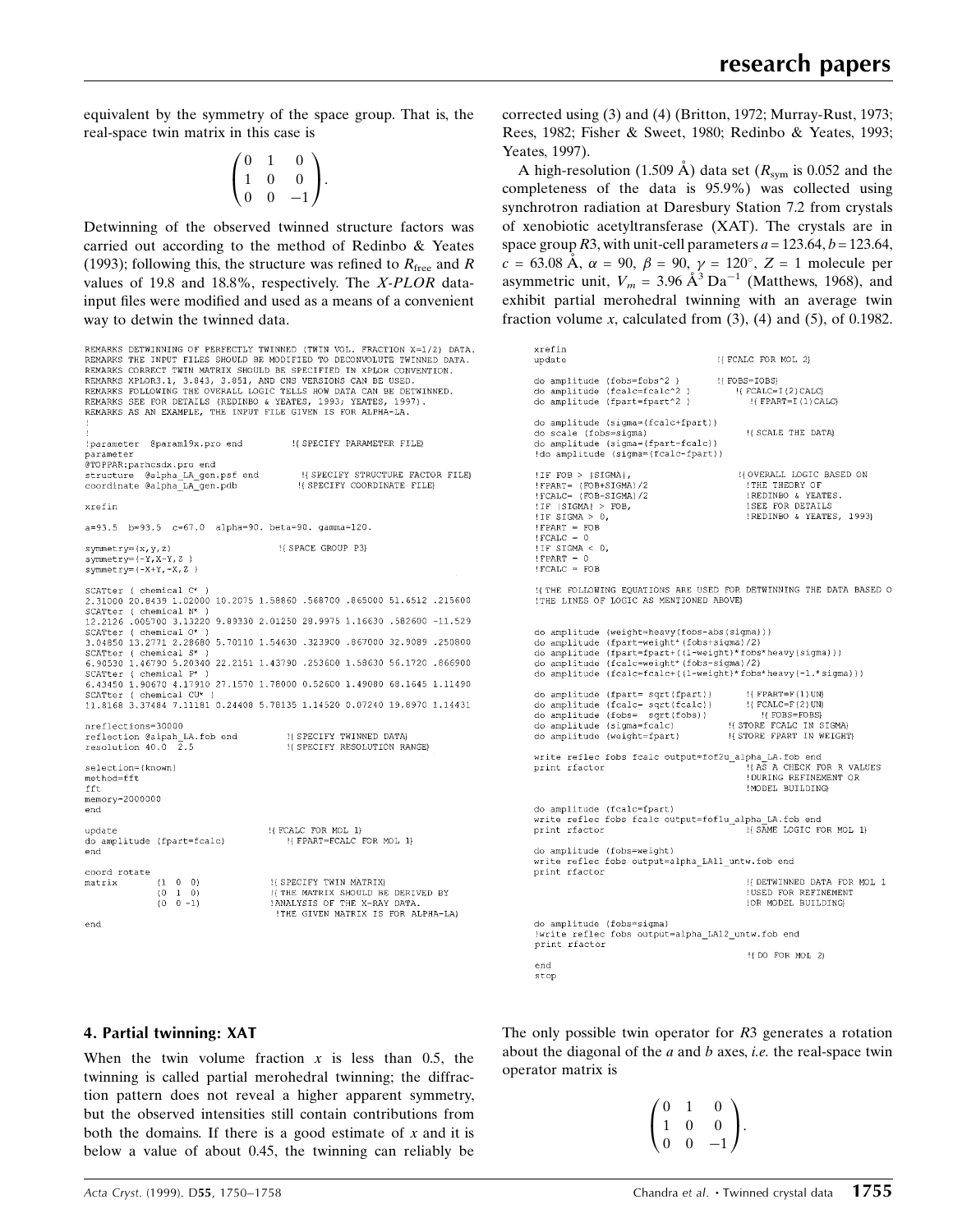

#### Figure 5

Representation of the Patterson self-rotation function of the set of structure factors in space group  $P3$  for  $\alpha$ -LA (using a spherical integration radius of 21  $\AA$  and data between 8 and 4.5  $\AA$  resolution) was produced using  $GLRF$  (Tong & Rossmann, 1990). The diagram indicates the presence of a strong twofold along the crystallographic c axis ( $\psi = 90$ ,  $\varphi = 90$ ,  $\kappa = 180^{\circ}$ ), as is usually expected for a crystallographic sixfold axis. Additionally, twofold peaks occur every  $30^\circ$  in the *ab* plane. The total number of peaks is 12 and this would suggest an erroneously high space group of the P6/mmm Laue family with 12 copies of the asymmetric unit in the unit cell (for a nice discussion on the interpretation of peaks in the Patterson self-rotation function in the case of human lactoferrin, see Breyer et al., 1999).

When using the measured data, the MR solution of XAT did not refine well, with the  $R_{\text{free}}$  and R values converging at 39.4 and 36.1%, respectively. There was only one MR solution with a high correlation coefficient (after rigid-body refinement) of 71.2% with an R factor of 35.9% and, despite the high solvent content (70%), there was no sign of a second molecule. Furthermore, the self-rotation function showed only one significant peak.

To investigate whether the data could be partially twinned, we re-examined the data-processing statistics more carefully. The TRUNCATE program in the CCP4 package (Collaborative Computational Project, Number 4, 1994) produces a table for acentric and centric reflections of the second, third and fourth moments of I. The expected value of the second moment for untwinned acentric data is 2.0 and any gross deviation from this is a probable indication of partial twinning.

The partially twinned data of XAT were detwinned (Fig. 6) using the DETWIN program (Leslie, 1998), which is now released as a part of the CCP4 package. This requires as input the reciprocal-space twinning operator, a range of values of the twin volume fraction  $x$  and the input data as intensities, and outputs a list of supposedly detwinned intensities. It tabulates the correlation coefficient between  $I_{H_1}$  and  $I_{H_2}$  after detwinning, which should have its minimum value for the best estimate of x.

The detwinned data of XAT using the twinning ratio  $x = 0.1941$  was used in MR and gave the same solution as that obtained from twinned data. The detwinned data were used in refinement of the model to see whether there was an improvement in the values of  $R_{\text{free}}$  and R. We found that the values of  $R_{\text{free}}$ and R were reduced by 4.3 and 4.5%, respectively. There was a remarkable improvement in the electron density of the side chains of many of the lysines and arginines and also some of the residues which it was not possible to fit into the electron-density map previously (before detwinning).

Further refinement of the XAT structure was subsequently carried out with

SHELXL (Sheldrick & Schneider, 1997) using the TWIN command option available in the program. We found that the twin volume fraction x was refined from 0.194 to 0.191, showing that the other methods used are remarkably sensitive.

# 5. Correct estimation of x

The exact value of the twin volume fraction  $x$  can be computed if the calculated structure-factor amplitudes for the given model are available. Calculating the correlation coefficient [Corr(x)] using the expressions of Gomis-Rüth *et al.* (1995) gives

$$
Corr(x) = \sum_{H} \left[ (\Delta_{calc})(\Delta_{obs}) \right] / \left[ \sum_{H} (\Delta_{calc})^2 \sum_{H} (\Delta_{obs})^2 \right]^{1/2}, \quad (8)
$$

where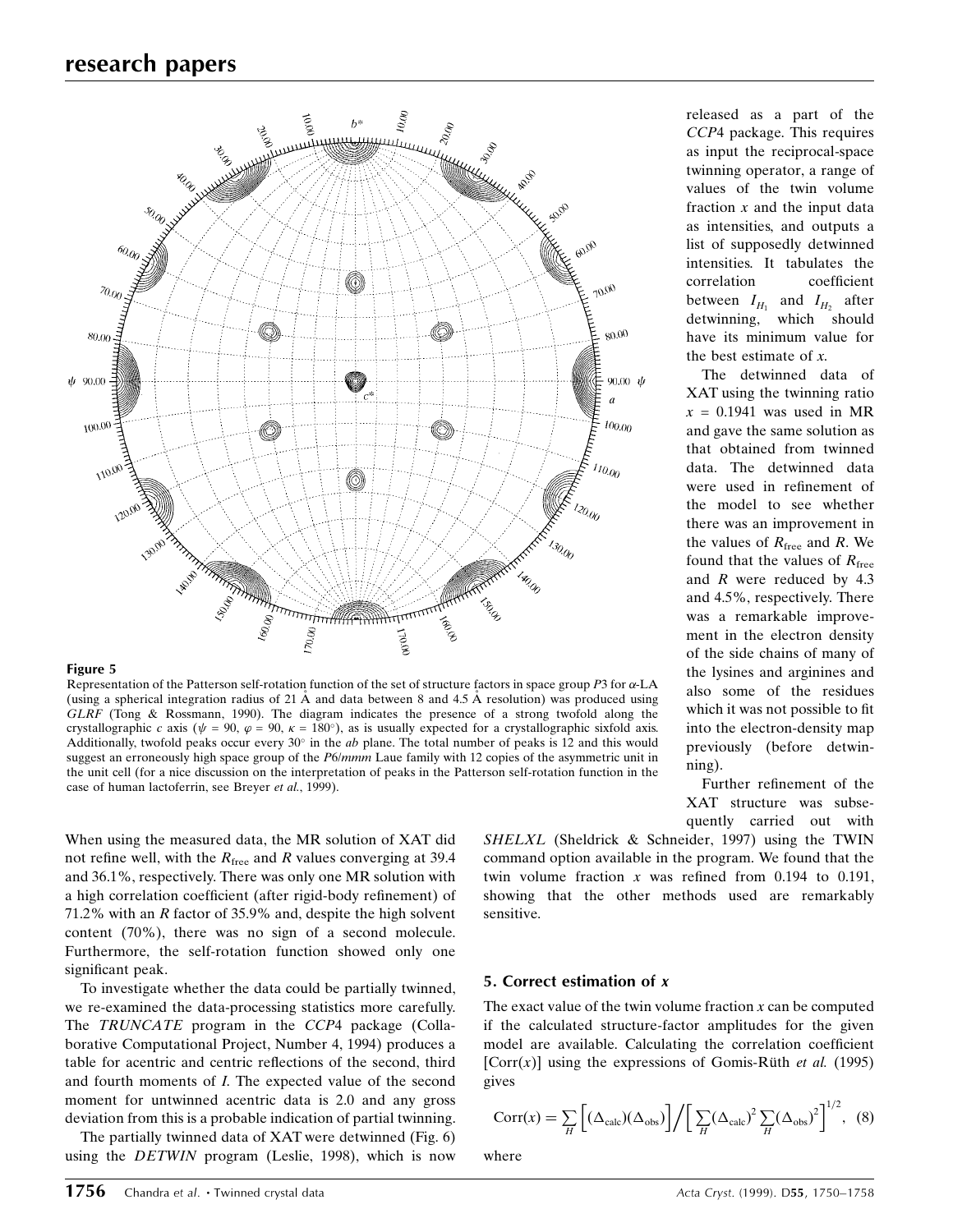$$
\Delta_{\text{cal}} = \left| I_{tH_1}^{\text{calc-twin}}(x) - \langle I_{tH_1}^{\text{calc-twin}}(x) \rangle \right|, \tag{9}
$$

$$
\Delta_{\rm obs} = \left| I_{tH_1}^{\rm obs}(x) - \langle I_{tH_1}^{\rm obs}(x) \rangle \right|, \tag{10}
$$

 $\langle I \rangle$  is the mean intensity and

$$
I_{tH_1}^{\text{calc-twin}}(x) = (1-x)I_{H_1}^{\text{calc}} + xI_{H_2}^{\text{calc}}.
$$
 (11)

The correlation coefficient  $Corr(x)$  attains a unique maximum as a function of x, and the optimum value of x may be accurately determined by setting the derivative in (8):  $dCorr(x)/dx = 0$ . Therefore, the optimal value of x is calculated from

$$
\alpha = \left\{ \left[ \langle C_{tH_1}^{\text{calc}} C_{tH_1}^{\text{calc}} \rangle - (C_{tH_1}^{\text{calc}} S_{tH_1}^{\text{calc}} \rangle \langle C_{tH_1}^{\text{obs}} C_{tH_1}^{\text{calc}} \rangle \right] \right\}
$$
  
×  $[C_{tH_1}^{\text{calc}} (C_{tH_1}^{\text{calc}} - C_{tH_2}^{\text{calc}})] \right\},$  (12)

$$
x = \alpha / (\langle C_{tH_1}^{\text{obs}} S_{tH_{12}}^{\text{calc}} \rangle), \tag{13}
$$

where

$$
S_{tH_{12}}^{\text{calc}} = C_{tH_1}^{\text{calc}} + C_{tH_2}^{\text{calc}} \tag{14}
$$

and  $C_{tH_i}^{\text{calc}}$  represents the calculated structure factors.

However, the accurate value of  $x$ , which is quite different from 0.5 and is independent of resolution, can be evaluated from (12) and (13). Then, the intensities of the twin-related reflections are detwinned using  $(3)$  and  $(4)$ . In the case of



# Figure 6

Differences observed between partial merohedral and perfect merohedral twinning. A HKLVIEW (Collaborative Computational Project, Number 4, 1994) of the pseudo-precession photograph of the diffraction pattern of the crystals of XAT. The diffraction pattern indicates no apparent symmetry. The observed diffraction appears to be normal with a threefold symmetry. Because the observed intensities of the twin-related reflections are not equal, the diffraction pattern does not acquire an additional symmetry unlike in the case of perfect twinning. Therefore, it is very difficult to recognize partial merohedral twinning from the observed diffraction pattern.

XAT, we did not try to obtain the accurate value of the twin volume fraction  $x$  using (13), since the SHELXL program is being used and takes care of the refinement of the twin factor. The structural results and other details of the XAT structure will be published elsewhere (N. Chandra, J. Snidwongse, W. V. Shaw, I. A. Murray & P. C. E. Moody, manuscript in preparation).

# 6. Troubleshooting

It is always better to avoid twinning altogether so that many difficulties can be eliminated. Growing the crystals under different crystallization conditions may be one way of overcoming the problem. A new crystal form in an entirely different space group may be obtained. For example, for phosphopantetheine adenylyltransferase (PPAT) from Escherichia coli, the data collected from PPAT crystals were reduced in  $P3$ ,  $P3_1$ ,  $P6$  and  $P6_3$  space groups (unit-cell parameters:  $a = 65.15$ ,  $b = 65.15$ ,  $c = 119.06$  Å,  $\alpha = \beta = 90$ ,  $\gamma = 120^{\circ}$ ) and exhibit an apparent Laue symmetry of  $6/m$ . The  $N(z)$  plots indicated that twinning was likely and thus that the true Laue symmetry is probably 3 (Fig. 7). However, by changing the crystallization conditions, the crystals of the same protein were regrown in an entirely different space group I23 free from twinning. The structure of this protein has been solved using MAD data (Izard & Geerlof, 1999).

Cephalosporin synthase protein structure was solved by MIR using several data sets collected from different crystals which exhibited different values of twin volume fraction (Valegard et al., 1998). This demonstrates the accuracy with which the twinning fraction can be determined and used to deconvolute the data.

# 7. Summary

We have discussed the general strategy regarding the identi fication, analysis, characterization and correction of the data collected from twinned crystals based on the X-ray diffraction pattern, intensity statistics, packing density and refinement statistics. Some suggestions have been given for overcoming merohedral twinning.

We wish to acknowledge the significant contribution of Eleanor J. Dodson to this work and to thank Todd O. Yeates, Matthew R. Redinbo and S. Ramaswamy for helpful discussion and suggestions on the merohedral twinning problem, George Sheldrick and Geoffrey B. Jameson on the refinement strategy using twinned data, Andrew G. W. Leslie for allowing us to use the DETWIN program as one of the beta testers, Michael I. Wilson for helping to write a program for detwinning and Tina Izard for providing twinned data. NC thanks the CCP4 organizers for the opportunity to speak at the CCP4 meeting. The  $\alpha$ -LA project is supported by a Leverhulme Trust grant (F351/U) to Ravi Acharya and the XAT project is supported by a BBSRC grant to Peter C. E. Moody.